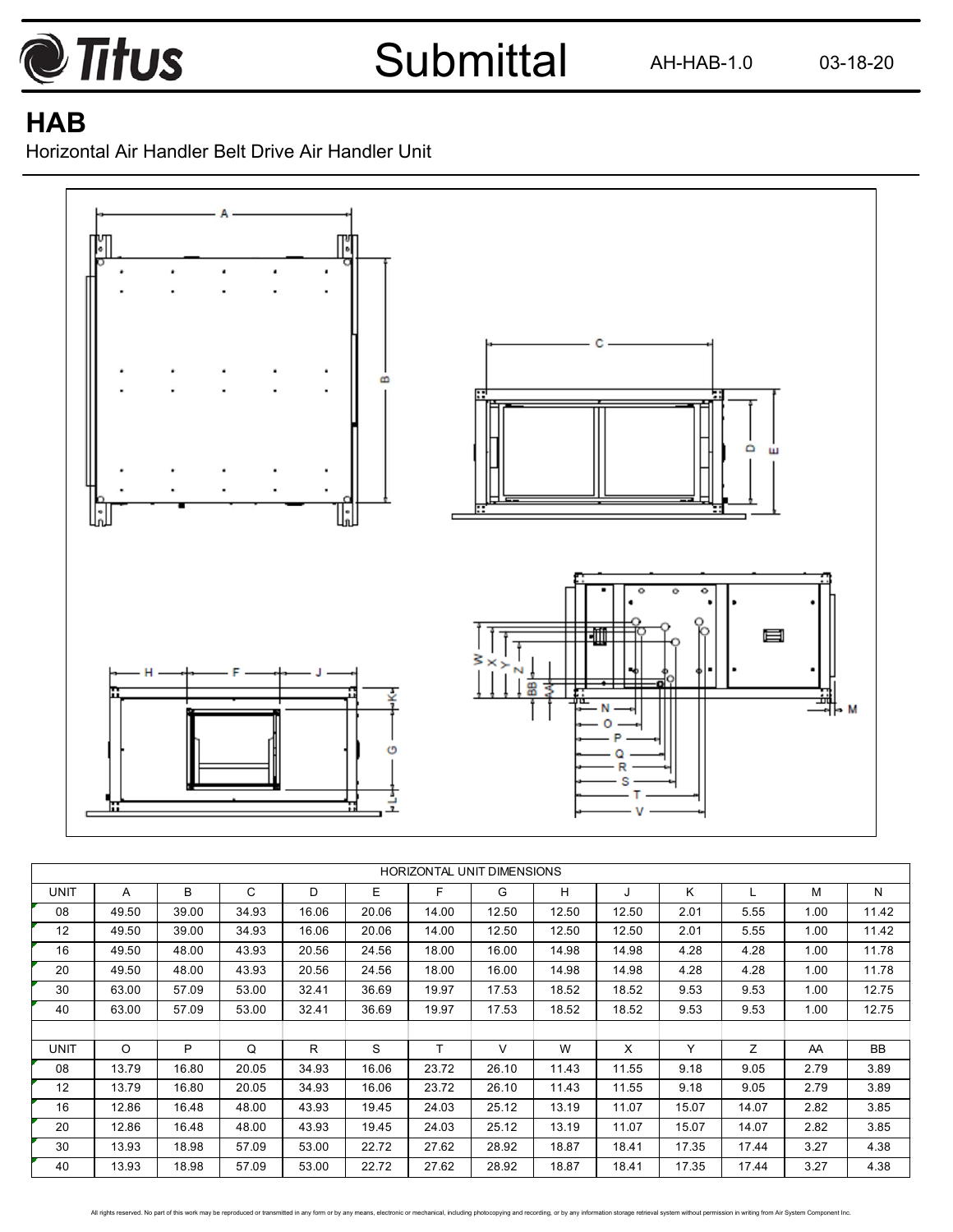

AH-HAB-2.0 03-18-20

## **HAB**

Horizontal Air Handler Belt Drive Air Handler Unit



|      | <b>HORIZONTAL UNIT DIMENSIONS</b> |       |            |       |        |       |       |       |                |      |       |  |
|------|-----------------------------------|-------|------------|-------|--------|-------|-------|-------|----------------|------|-------|--|
| UNIT |                                   | B     | ັ          |       | F<br>– |       |       |       |                |      | -     |  |
| 60   | .15<br>47                         | 72.00 | 57.50      | 76.75 | 65.92  | 44.99 | 24.93 | 20.65 | 12.2<br>$\sim$ | 4.33 | 23.49 |  |
| 80   | ึ.15<br>47                        | 72.00 | .50<br>57. | 76.75 | 65.92  | 44.99 | 24.93 | 20.65 | 12.2           | 4.33 | 23.49 |  |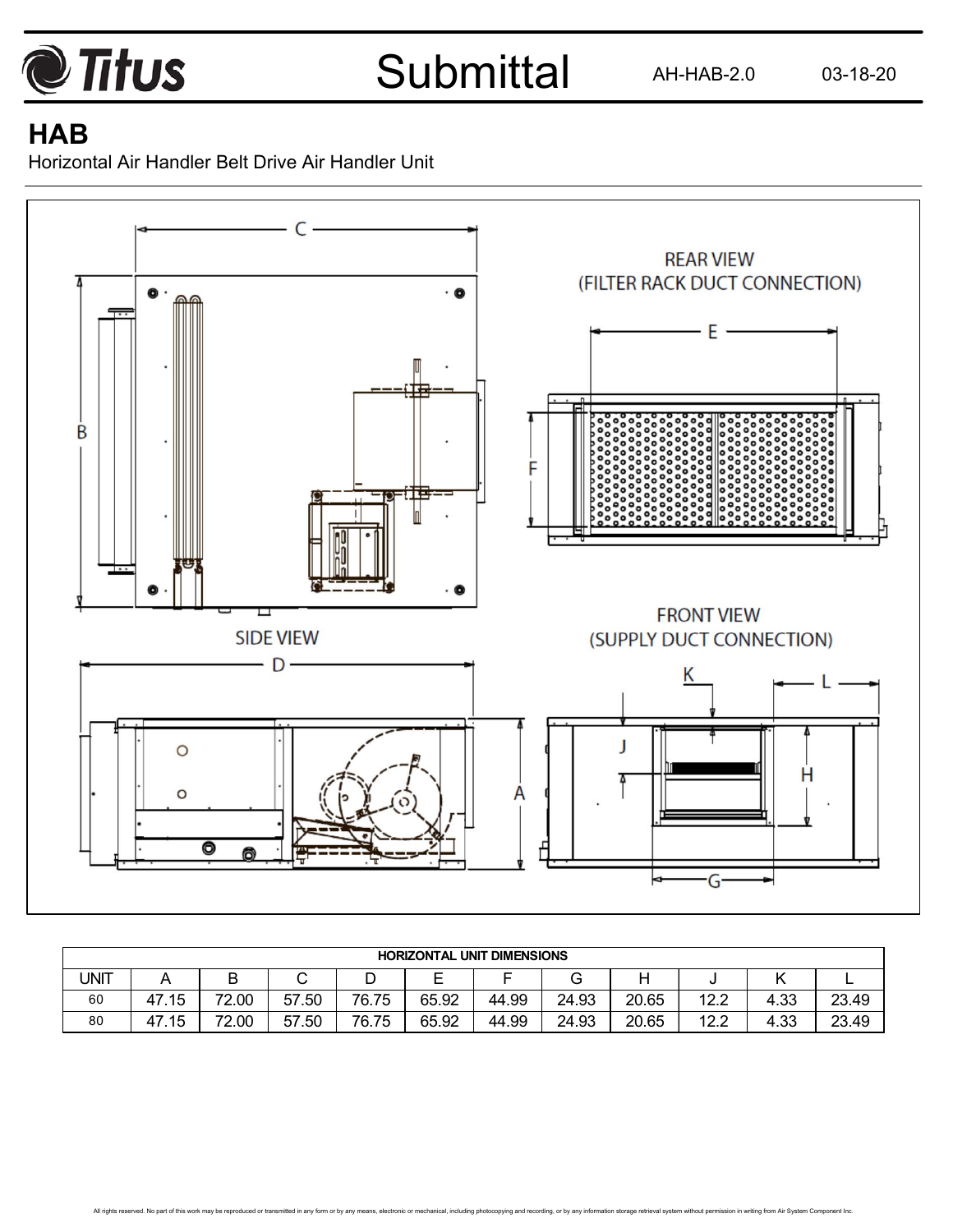

AH-HAB-3.0 03-18-20

## **HAB**

Horizontal Air Handler Belt Drive Air Handler Unit



#### Mounting Holes Distance

| <b>MOUNTING HOLE DISTANCE</b> |       |       |       |       |  |  |  |  |  |  |
|-------------------------------|-------|-------|-------|-------|--|--|--|--|--|--|
| Unit Size                     | А     | в     | С     | D     |  |  |  |  |  |  |
| 08                            | 37.50 | 48.00 | n/a   | n/a   |  |  |  |  |  |  |
| 12                            | 37.50 | 48.00 | n/a   | n/a   |  |  |  |  |  |  |
| 16                            | 46.50 | 48.00 | n/a   | n/a   |  |  |  |  |  |  |
| 20                            | 46.50 | 48.00 | n/a   | n/a   |  |  |  |  |  |  |
| 30                            | 59.00 | 60.91 | 31.41 | 29.50 |  |  |  |  |  |  |
| 40                            | 59.00 | 60.91 | 31.41 | 29.50 |  |  |  |  |  |  |
| 60                            | 75.31 | 53.13 | 19.45 | 33.67 |  |  |  |  |  |  |

| o<br>٠                             | ╔           | с                        |
|------------------------------------|-------------|--------------------------|
| $\overline{\circ}$                 | ī           | $\overline{\circledast}$ |
|                                    |             |                          |
|                                    |             |                          |
|                                    |             |                          |
|                                    |             |                          |
|                                    |             |                          |
|                                    |             |                          |
| C<br>$\overline{\phantom{a}}$<br>٠ |             | $^\copyright$<br>٠<br>٠  |
| ۰                                  | Ξ<br>U<br>۰ | ۰                        |

|      | Unit Weight Corner Distribution |                          |     |     |        |  |  |  |  |  |  |
|------|---------------------------------|--------------------------|-----|-----|--------|--|--|--|--|--|--|
| Unit |                                 | Corner Weight 8 Row Coil |     |     | Total  |  |  |  |  |  |  |
| Size | A                               | в                        | C   | D   | Weight |  |  |  |  |  |  |
| 08   | 93                              | 94                       | 83  | 85  | 355    |  |  |  |  |  |  |
| 12   | 91                              | 104                      | 105 | 106 | 406    |  |  |  |  |  |  |
| 16   | 92                              | 122                      | 95  | 123 | 432    |  |  |  |  |  |  |
| 20   | 110                             | 125                      | 98  | 113 | 446    |  |  |  |  |  |  |
| 30   | 137                             | 153                      | 139 | 137 | 566    |  |  |  |  |  |  |
| 40   | 145                             | 156                      | 140 | 132 | 574    |  |  |  |  |  |  |
| 60   | 214                             | 223                      | 202 | 236 | 875    |  |  |  |  |  |  |
| 80   | 280                             | 293                      | 262 | 270 | 1105   |  |  |  |  |  |  |

|      | Unit Weight Corner Distribution |                              |        |                |  |  |  |  |  |  |
|------|---------------------------------|------------------------------|--------|----------------|--|--|--|--|--|--|
|      |                                 | Correction Factor for Rows & |        |                |  |  |  |  |  |  |
| Unit | Single Wall                     |                              |        |                |  |  |  |  |  |  |
| Size | 6R                              | 4R                           | 2R     | Single<br>Wall |  |  |  |  |  |  |
| 08   | -9                              | -17                          | $-25$  | -35            |  |  |  |  |  |  |
| 12   | $-11$                           | $-21$                        | -33    | -35            |  |  |  |  |  |  |
| 16   | -20                             | -39                          | -59    | -40            |  |  |  |  |  |  |
| 20   | -22                             | -45                          | -65    | -40            |  |  |  |  |  |  |
| 30   | -36                             | -72                          | $-103$ | -65            |  |  |  |  |  |  |
| 40   | $-47$                           | -95                          | $-140$ | -65            |  |  |  |  |  |  |
| 60   | -54                             | $-108$                       | $-160$ | -85            |  |  |  |  |  |  |
| 80   | -55                             | $-110$                       | $-162$ | -85            |  |  |  |  |  |  |

All rights reserved. No part of this work may be reproduced or transmitted in any form or by any means, electronic or mechanical, including photocopying and recording, or by any information storage retrieval system without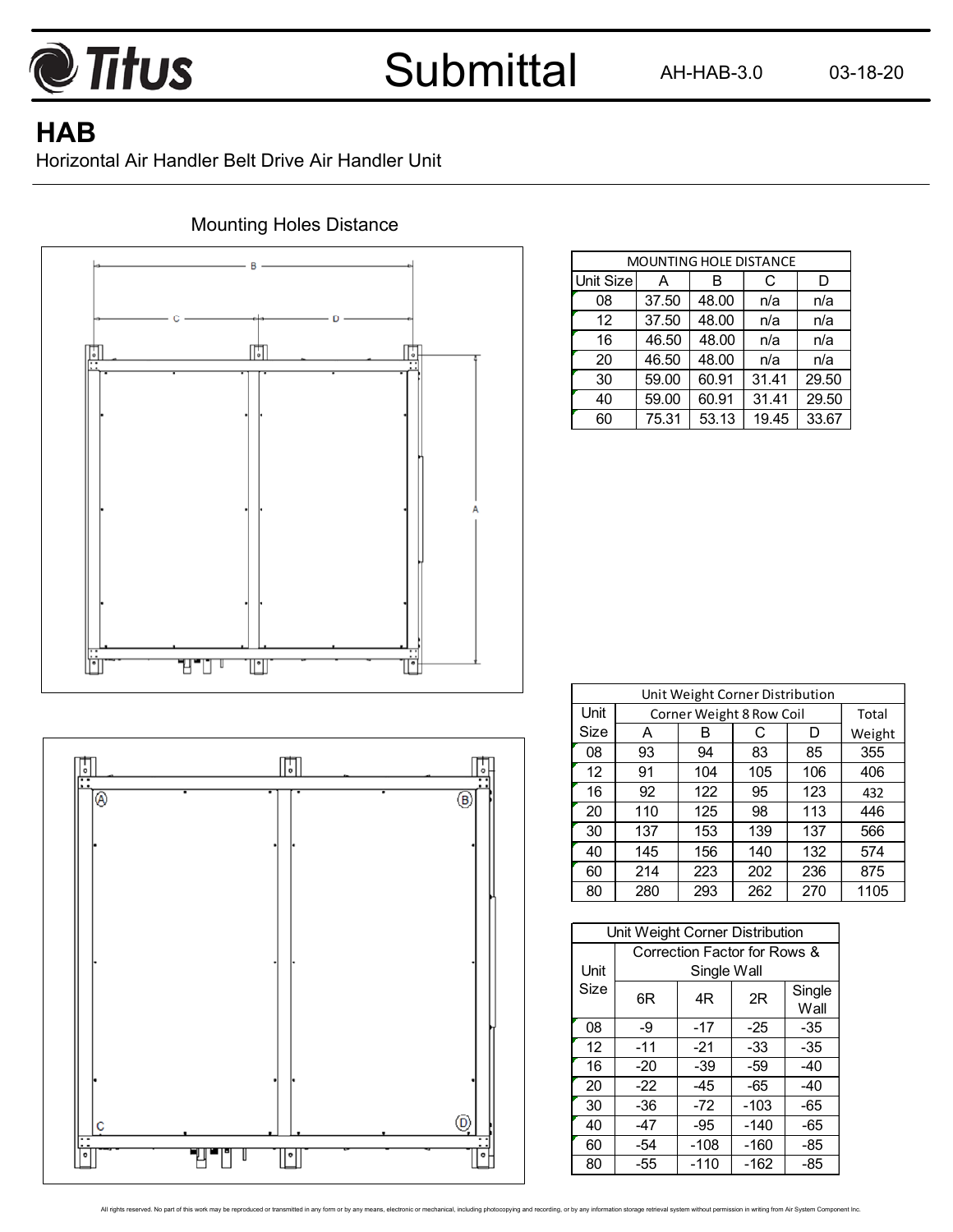

AH-HAB-4.0 03-18-20

## **HAB**

Horizontal Air Handler Belt Drive Air Handler Unit



2" & 4" filter racks for units size 08-80 are side loading only

#### SUPPLY AIR PLENUM



| <b>SUPPLY AIR PLENUM</b> |           |       |      |       |             |  |  |  |  |  |
|--------------------------|-----------|-------|------|-------|-------------|--|--|--|--|--|
| <b>MODEL</b>             | SIZE      | А     | в    | С     | GRILL       |  |  |  |  |  |
| <b>HAR</b>               | $08-12$   | 39.00 | 6.00 | 20.00 | 12 X 20 4-W |  |  |  |  |  |
| <b>HAB</b>               | $16 - 20$ | 48.00 | 6.00 | 24.50 | 16 X 24 4-W |  |  |  |  |  |
| <b>HAB</b>               | $30 - 40$ | 57.00 | 6.00 | 36.60 | 18 X 48 4-W |  |  |  |  |  |
| <b>HAB</b>               | 60-80     | 72.00 | 6.00 | 47.00 | 16 X 24 4-W |  |  |  |  |  |

 Units with supply air plenum cannot have electric heat. Units with return air plenum cannot have mixing box, no face & bypass dampers



|              | <b>COIL DATA</b>           |             |                         |            |                       |  |  |  |  |  |
|--------------|----------------------------|-------------|-------------------------|------------|-----------------------|--|--|--|--|--|
| <b>MODEL</b> | <b>FIN</b><br><b>BLOCK</b> | <b>FACE</b> | <b>ROWS</b>             | <b>FPI</b> | <b>WATER</b><br>CONN. |  |  |  |  |  |
| <b>SIZE</b>  | <b>HXW</b>                 | <b>AREA</b> |                         |            | <b>HEADER OD</b>      |  |  |  |  |  |
|              |                            |             | $\overline{1}$          |            | 5/8                   |  |  |  |  |  |
|              |                            |             | $\overline{2}$          |            |                       |  |  |  |  |  |
| 08           | 10 X 31                    | 2.15        | 4                       |            |                       |  |  |  |  |  |
|              |                            |             | 6                       |            | 7/8                   |  |  |  |  |  |
|              |                            |             | 8                       |            |                       |  |  |  |  |  |
|              |                            |             | 1                       |            | 5/8                   |  |  |  |  |  |
|              |                            | 2.80        | $\overline{2}$          |            |                       |  |  |  |  |  |
| 12           | 13 X 31                    |             | 4                       |            |                       |  |  |  |  |  |
|              |                            |             | 6                       |            | 7/8                   |  |  |  |  |  |
|              |                            |             | 8                       | 10         |                       |  |  |  |  |  |
|              |                            |             | 1                       |            | 5/8                   |  |  |  |  |  |
| 16           |                            |             | $\overline{2}$          |            |                       |  |  |  |  |  |
|              | 15 X 40                    | 4.17        | 4                       |            |                       |  |  |  |  |  |
|              |                            |             | 6                       |            | $1 - 1/8$             |  |  |  |  |  |
|              |                            |             | 8                       |            |                       |  |  |  |  |  |
|              |                            | 4.86        | 1                       |            | 5/8                   |  |  |  |  |  |
|              | 17.5 X 40                  |             | $\overline{2}$          |            |                       |  |  |  |  |  |
| 20           |                            |             | 4                       |            |                       |  |  |  |  |  |
|              |                            |             | 6                       |            | $1 - 1/8$             |  |  |  |  |  |
|              |                            |             | 8                       |            |                       |  |  |  |  |  |
|              |                            |             | $\overline{2}$          |            | 7/8                   |  |  |  |  |  |
| 30           | 22.5 X 47                  | 7.34        | 4                       |            | $1 - 1/8$             |  |  |  |  |  |
|              |                            |             | 6                       |            | $1 - 5/8$             |  |  |  |  |  |
|              |                            |             | 8                       |            | $1 - 5/8$             |  |  |  |  |  |
|              |                            |             | 2                       |            | 7/8                   |  |  |  |  |  |
| 40           | 28 X 47                    | 9.14        | 4                       |            | $1 - 1/8$             |  |  |  |  |  |
|              |                            |             | 6                       |            | $1 - 5/8$             |  |  |  |  |  |
|              |                            |             | 8                       | 10         | $1 - 5/8$             |  |  |  |  |  |
|              |                            |             | $\overline{2}$          |            | $1 - 3/8$             |  |  |  |  |  |
| 60           | 30 X 60                    | 12.5        | 4                       |            | $1 - 5/8$             |  |  |  |  |  |
|              |                            |             | 6                       |            | $1 - 5/8$             |  |  |  |  |  |
|              |                            |             | 8                       |            | $2 - 1/8$             |  |  |  |  |  |
|              |                            |             | $\overline{2}$          |            | $1 - 3/8$             |  |  |  |  |  |
| 80           | 42.5 X 60                  | 17.70       | $\overline{\mathbf{4}}$ |            | $1 - 5/8$             |  |  |  |  |  |
|              |                            |             | 6                       |            | $2 - 1/8$             |  |  |  |  |  |
|              |                            |             | 8                       |            | $2 - 1/8$             |  |  |  |  |  |

| RETURN AIR PLENUM W/ FIXED GRILL |             |       |      |       |  |  |  |  |
|----------------------------------|-------------|-------|------|-------|--|--|--|--|
| <b>MODEL</b>                     | <b>SIZE</b> |       | в    | C     |  |  |  |  |
| <b>HAB</b>                       | $08-12$     | 39.00 | 2.00 | 20.00 |  |  |  |  |
| <b>HAB</b>                       | $16 - 20$   | 48.00 | 2.00 | 24.40 |  |  |  |  |
| <b>HAB</b>                       | 30-40       | 57.00 | 2.00 | 36.60 |  |  |  |  |
| <b>HAB</b>                       | 60-80       | 72.00 | 2.00 | 47.00 |  |  |  |  |

 Units with supply air plenum cannot have electric heat.

 Units with return air plenum cannot have mixing box, no face & bypass dampers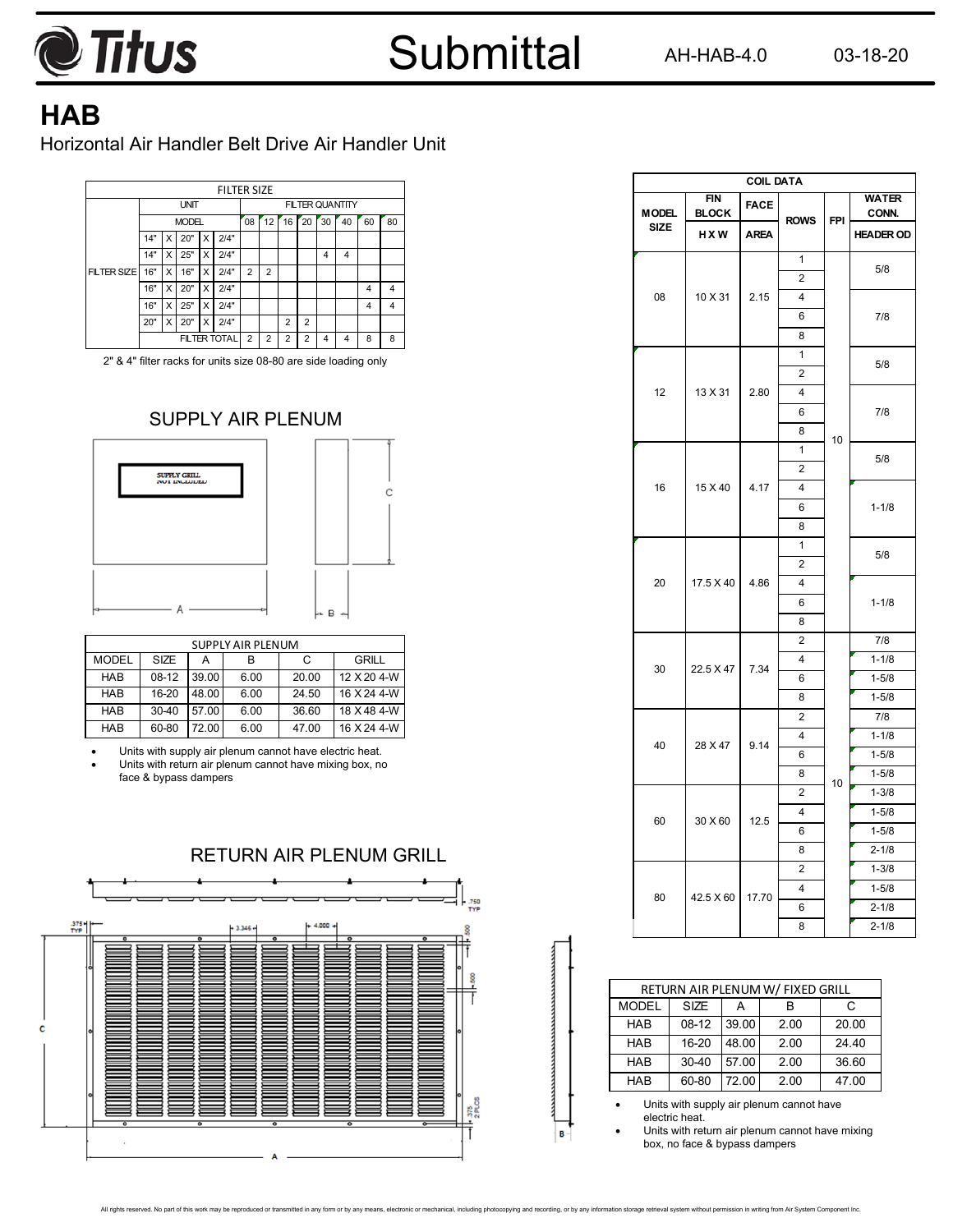

AH-HAB-5.0 03-18-20

# **HAB**

Horizontal Air Handler Belt Drive Air Handler Unit











|             | <b>MIXING BOX</b> |       |       |       |       |      |        |               |       |       |       |      |      |               |       |       |
|-------------|-------------------|-------|-------|-------|-------|------|--------|---------------|-------|-------|-------|------|------|---------------|-------|-------|
| <b>UNIT</b> | <b>SIZE</b>       | А     | в     | С     | D     | E    |        | G             | н     |       |       | κ    |      | м             | N     | O     |
| <b>HAB</b>  | 08                | 39.00 | 30.50 | 28.50 | 14.25 | 5.00 | 5.25   | 28.50         | 20.00 | 14.25 | 5.25  | 2.90 | 1.00 | 18.40         | 6.00  | 16.00 |
| <b>HAB</b>  | 12                | 39.00 | 30.50 | 28.50 | 14.25 | 5.00 | 5.25   | 28.50         | 20.00 | 14.25 | 5.25  | 2.90 | 1.00 | 18.40         | 6.00  | 16.00 |
| <b>HAB</b>  | 16                | 48.00 | 30.00 | 36.50 | 17.25 | 4.20 | 5.75   | 36.50         | 24.50 | 17.25 | 5.75  | 3.70 | 1.00 | 16.75         | 7.70  | 20.50 |
| <b>HAB</b>  | 20                | 48.00 | 30.00 | 36.50 | 17.25 | 4.20 | 5.75   | 36.50         | 24.50 | 17.25 | 5.75  | 3.70 | 1.00 | 16.75         | 7.70  | 20.50 |
| <b>HAB</b>  | 30                | 63.00 | 41.50 | 36.50 | 22.25 | 4.50 | 110.25 | 57.00         | 36.70 | 22.25 | 10.25 | 7.20 | 1.00 | 23.60         | 11.80 | 32.70 |
| <b>HAB</b>  | 40                | 63.00 | 41.50 | 36.50 | 22.25 | 4.50 | 110.25 | 57.00         | 36.70 | 22.25 | 10.25 | 7.20 | 1.00 | 23.60         | 11.80 | 32.70 |
| <b>HAB</b>  | 60                | 72.00 | 41.50 | 51.50 | 24.50 | 4.50 |        | $10.25$ 51.50 | 47.00 | 32.60 | 10.25 | 7.20 | 1.00 | 23.60   11.80 |       | 42.00 |
| <b>HAB</b>  | 80                | 72.00 | 41.50 | 51.50 | 24.50 | 4.50 | 10.25  | 51.50         | 47.00 | 32.60 | 10.25 | 7.20 | 1.00 | 32.60 11.80   |       | 42.00 |

### Accessories (Optional)

Check  $\overline{\mathbf{y}}$  if provided.

| <b>Pleated Filter</b><br>Discharge Grille Plenum                                   | <b>Return Air Grille</b><br>Spring Isolators | <b>Closed Cell Liner</b>                | Double Wall Cabinet |  |  |  |  |  |
|------------------------------------------------------------------------------------|----------------------------------------------|-----------------------------------------|---------------------|--|--|--|--|--|
| <b>Outside Air Options</b>                                                         |                                              |                                         |                     |  |  |  |  |  |
| <b>Mixing Box</b>                                                                  |                                              | Face & Bypass Damper*                   |                     |  |  |  |  |  |
| Mixing Box w/ 3-Position Control Package                                           |                                              | Face & Bypass Damper* w/ Filter Section |                     |  |  |  |  |  |
|                                                                                    | Mixing Box w/ Modulating Control Package     |                                         |                     |  |  |  |  |  |
| * Cabinet Dimensions change with face and bypass damper, Consult Titus or website. |                                              |                                         |                     |  |  |  |  |  |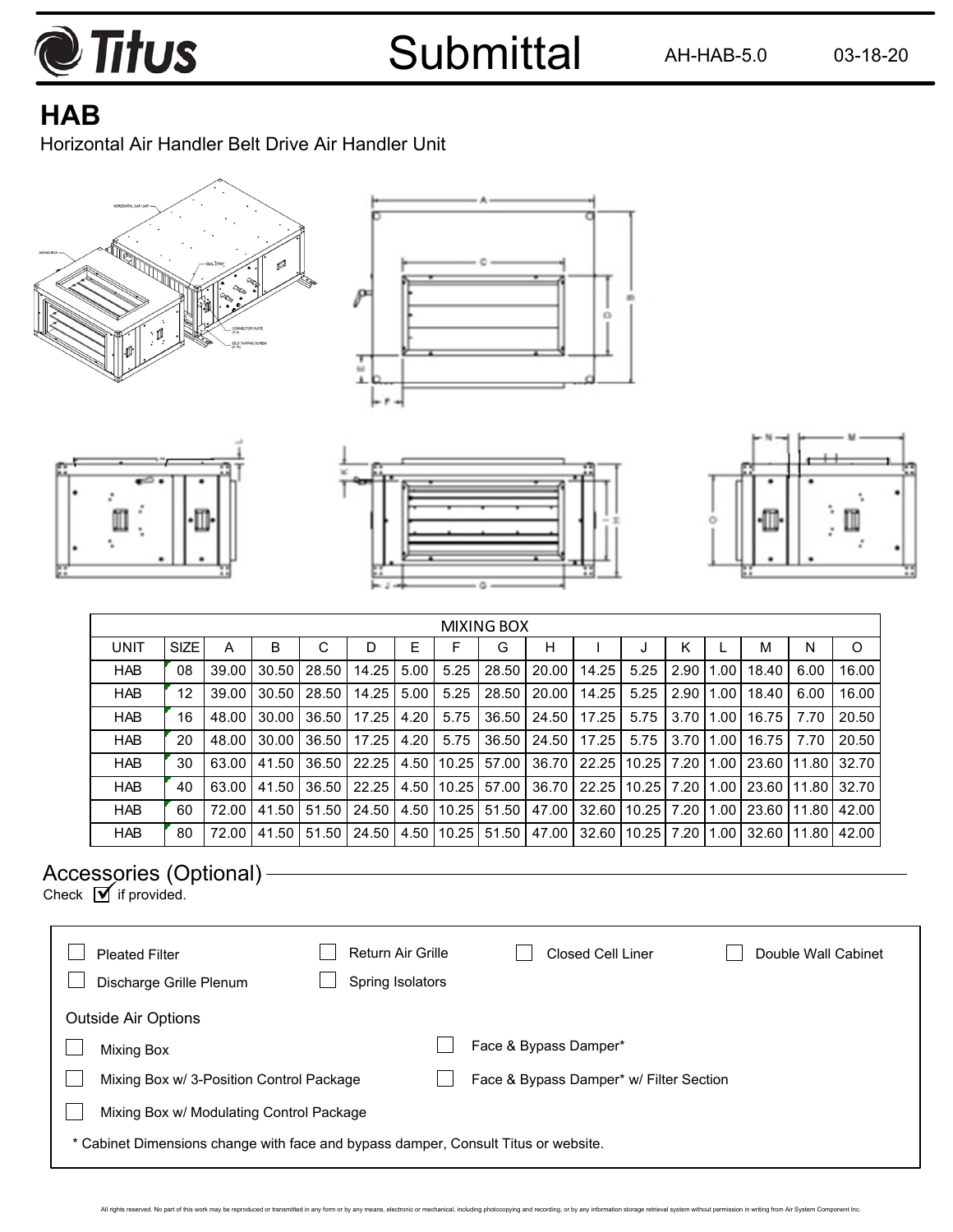

# **HAB**

 $\Gamma$ 

Horizontal Air Handler Belt Drive Air Handler Unit

| Coil - 3/8" O.D. Copper Tube; 10 Fins/Inch Aluminum, Corrugated (Sizes HAB08 & HAB12)  |  |  |  |  |  |  |  |  |
|----------------------------------------------------------------------------------------|--|--|--|--|--|--|--|--|
| Coil - 1/2" O.D. Copper Tube; 10 Fins/Inch Aluminum, Corrugated (Sizes HAB16 to HAB20) |  |  |  |  |  |  |  |  |
| Coil – 5/8" O.D. Copper Tube; 10 Fins/Inch Aluminum, Corrugated (Sizes HAB30 to HAB80) |  |  |  |  |  |  |  |  |
| 2-Pipe Coils                                                                           |  |  |  |  |  |  |  |  |
| 4-Row (STD.)<br>6-Row                                                                  |  |  |  |  |  |  |  |  |
|                                                                                        |  |  |  |  |  |  |  |  |
| 4-Pipe (Cooling / Heating)                                                             |  |  |  |  |  |  |  |  |
| 6/1-Row Preheat<br>4/2-Row Preheat<br>6/2-Row Preheat<br>4/1-Row Preheat               |  |  |  |  |  |  |  |  |
| 6/1-Row Reheat<br>4/2-Row Reheat<br>6/2-Row Reheat<br>4/1-Row Reheat                   |  |  |  |  |  |  |  |  |
| Hot Water Heating<br><b>Chilled Water Cooling</b>                                      |  |  |  |  |  |  |  |  |
| <b>Glycol Hot Water Heating</b><br><b>Glycol Chilled Water Cooling</b>                 |  |  |  |  |  |  |  |  |
| Pipe Entry (as you are looking at the filter)                                          |  |  |  |  |  |  |  |  |
| Right Hand (STD.)                                                                      |  |  |  |  |  |  |  |  |
| Left Hand                                                                              |  |  |  |  |  |  |  |  |

| <b>Electric Heat</b>             |                                                                                 | Size            | Range                        |  |
|----------------------------------|---------------------------------------------------------------------------------|-----------------|------------------------------|--|
| Heater Voltage<br>(Single Phase) |                                                                                 | 08              | 5.0-10.0 kW                  |  |
|                                  | (Three Phase)                                                                   | 12 <sup>2</sup> | 5.0-10.0 kW<br>5.0-10.0 kW   |  |
| 115V                             | 208V                                                                            | 16              | 11.0-16.0 kW                 |  |
| 208V                             | 230V                                                                            |                 | 17.0 kW                      |  |
| 230V                             | 460V                                                                            | 20              | 10.0-16.0 kW<br>17.0-19.0 kW |  |
| 277V                             |                                                                                 |                 | 10.0-14.0 kW                 |  |
|                                  |                                                                                 | 30/40           | 15.0-16.0 kW                 |  |
|                                  |                                                                                 |                 | 17.0-19.0 kW                 |  |
|                                  | Electric Heat is shipped separately and installed externally to unit discharge. |                 | 20.0-21.0 kW                 |  |

| <b>Electric Heater Options</b>                                                          |  |  |  |  |  |  |  |
|-----------------------------------------------------------------------------------------|--|--|--|--|--|--|--|
| Single Point Line Connect, Heater & Motor Same Voltage, Single Phase                    |  |  |  |  |  |  |  |
| Single Point Line Connect, Heater & Motor Same Voltage, Single Phase w/ Door Disconnect |  |  |  |  |  |  |  |
| Single Point Line Connect, Heater & Motor Same Voltage, Three Phase                     |  |  |  |  |  |  |  |
| Single Point Line Connect, Heater & Motor Same Voltage, Three Phase w/ Door Disconnect  |  |  |  |  |  |  |  |
|                                                                                         |  |  |  |  |  |  |  |